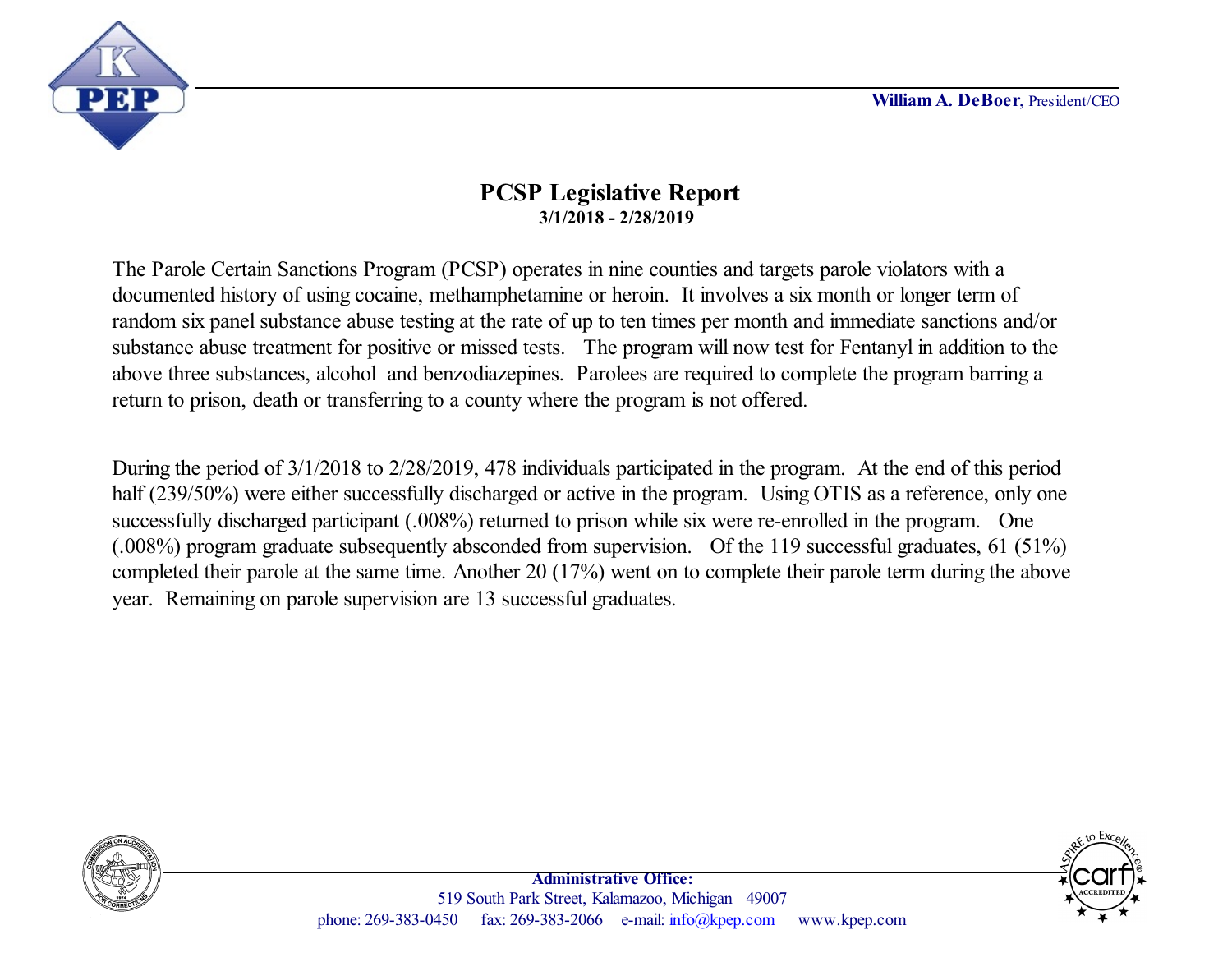Unsuccessful discharges are typically absconders or new criminal behavior. Of the 243 unsuccessful discharges by 213 parolees, 19 (9%) returned to prison and 32 (15%) were lodged in non-prison custody. At the time of this writing, 39 (18%) of the unsuccessful discharges were absconders. Discharged clients were re-enrolled 82 times indicative of the tendency towards relapse by treatment clients.

Discharges labeled "Other" totaled 66 and were primarily due to medical issues or jail incarceration over 30 days.

|                         |          | Mar 18 April 18 | May 18   | Jun <sub>18</sub> | July 18  | Aug 18       | Sept 18        | Oct 18   | Nov $18$ | Dec 18       | Jan 19   | Feb 19   | Total        |
|-------------------------|----------|-----------------|----------|-------------------|----------|--------------|----------------|----------|----------|--------------|----------|----------|--------------|
| <b>BOM</b> Count        | 129      | 132             | 146      | 144               | 132      | 125          | 130            | 127      | 120      | 121          | 125      | 129      | 129          |
| <b>EOM</b> Count        | 132      | 146             | 144      | 132               | 125      | 130          | 127            | 120      | 121      | 125          | 129      | 120      | 120          |
| Admissions              | 37       | 43              | 39       | 25                | 38       | 54           | 26             | 31       | 24       | 35           | 36       | 31       | 419          |
| Terminations            | 34       | 29              | 41       | 37                | 45       | 49           | 29             | 38       | 23       | 31           | 32       | 40       | 428          |
| Test required           | 1082     | 1166            | 1278     | 1151              | 1136     | 1070         | 1044           | 1010     | 1020     | 1037         | 1070     | 917      | 12981        |
| Tests Taken             | 984      | 1058            | 1115     | 1015              | 964      | 910          | 899            | 917      | 917      | 911          | 925      | 784      | 11399        |
|                         | 90.9%    | 90.7%           | 87.2%    | 88.2%             | 84.9%    | 85.0%        | 86.1%          | 90.79%   | 89.90%   | 87.85%       | 86.45%   | 85.50%   | 87.8%        |
| Excused no shows        | 34       | 19              | 62       | 43                | 75       | 50           | 59             | 41       | 45       | 36           | 55       | 53       | 572          |
|                         | 3.1%     | $1.6\%$         | 4.9%     | 3.7%              | 6.6%     | 4.7%         | 5.7%           | 4.06%    | 4.41%    | 3.47%        | 5.14%    | 5.78%    | $4.4\%$      |
| Unexcused no shows      | 64       | 89              | 101      | 93                | 97       | 110          | 86             | 52       | 58       | 90           | 90       | 80       | 1010         |
|                         | 5.9%     | 7.6%            | $7.9\%$  | 8.1%              | 8.5%     | 10.3%        | 8.2%           | 5.15%    | 5.69%    | 8.68%        | 8.41%    | 8.72%    | 7.8%         |
| Invalid                 | $\Omega$ | $\overline{0}$  | $\Omega$ | $\Omega$          | $\theta$ | $\mathbf{0}$ | $\overline{0}$ | $\theta$ | $\Omega$ | $\mathbf{0}$ | $\theta$ | $\theta$ | $\mathbf{0}$ |
|                         | $0.00\%$ | $0.00\%$        | $0.00\%$ | $0.00\%$          | $0.00\%$ | $0.0\%$      | $0.00\%$       | $0.00\%$ | $0.00\%$ | $0.00\%$     | $0.00\%$ | $0.00\%$ | $0.0\%$      |
| Negative                | 909      | 946             | 1038     | 952               | 854      | 783          | 797            | 837      | 808      | 791          | 751      | 670      | 10136        |
|                         | 92.4%    | 89.4%           | 93.1%    | 93.8%             | 88.6%    | 86.0%        | 88.7%          | 91.28%   | 88.11%   | 86.83%       | 81.19%   | 85.46%   | 88.9%        |
| Positive (unexcused)    | 42       | 61              | 35       | 43                | 53       | 54           | 41             | 41       | 50       | 43           | 42       | 40       | 545          |
|                         | 4.3%     | 5.8%            | $3.1\%$  | 4.2%              | 5.5%     | 5.9%         | 4.6%           | 4.47%    | 5.45%    | 4.72%        | 4.54%    | 5.10%    | 4.8%         |
| <b>Excused Positive</b> | 33       | 51              | 42       | 20                | 57       | 73           | 61             | 39       | 59       | 77           | 132      | 74       | 718          |
|                         | 3.4%     | 4.8%            | $3.8\%$  | 2.0%              | 5.9%     | $8.0\%$      | 6.8%           | 4.25%    | 6.43%    | 8.45%        | 14.27%   | 9.44%    | $6.3\%$      |
| No Show + Pos (Unex)    | 106      | 150             | 136      | 136               | 150      | 164          | 127            | 93       | 108      | 133          | 132      | 120      | 1555         |
|                         | 9.8%     | 12.9%           | 10.6%    | 11.8%             | 13.2%    | 15.3%        | 12.2%          | 9.21%    | 10.59%   | 12.83%       | 12.34%   | 12.34%   | 12.0%        |

## **March 2018 to February 2019 Results**